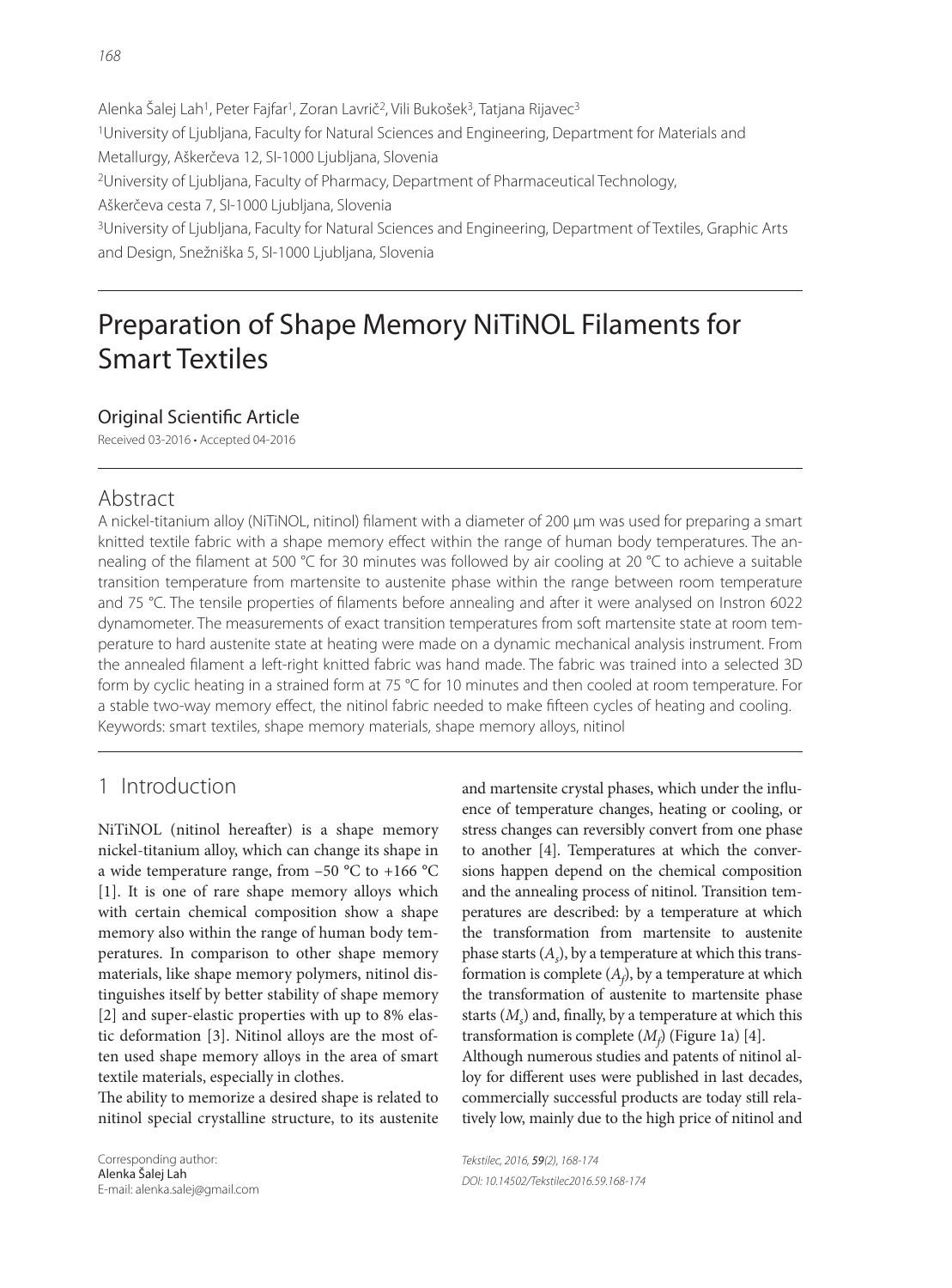the complexity of nitinol alloys processing to achieve desired thermomechanical properties. The use of nitinol is meaningful primarily in the areas where traditional materials do not provide adequate solutions.

Textiles are flexible materials which can easily change shape and can also follow the forms of embedded shape memory fibrous materials. Beside the unique uses of nitinol for kinetic garments by designers [6, 7], some interesting functional prototype solutions have been developed, like NiTi micro-hook in Velcro fasteners [8], elastic compression knitting  $[9]$ , smart curtains  $[10, 11]$ , where nitinol filaments were integrated into woven or knitted fabric structures and trained into desired temporary forms.

Figure 1b showes an example of a shape changes diagram of a fabric with embedded trained nitinol fine filaments. At room temperature (point a2) the fabric is soft and deformable while the nitinol filaments are in a multiple variant of twinned martensite phase. Loading the fabric by stretching, shrinking, bending or folding etc. causes macroscopic wrinkling of the fabric which is accompanied with structural changes in the crystalline structure of nitinol filaments into a single variant of detwinned martensite state (point a3 and a4). After unloading, the fabric preserves the macroscopic form and soft touch. There is no conversion to multiplevariants and only a small elastic strain is recovered, leaving the material with a large residual strain  $[5]$ . The structure of nitinol filaments stays in detwinned martensite state (point a5). Heating the fabric up to a certain temperature causes that the fabric changes



Figure 1: Shape memory effect: (a) diagram of crystal phases transformations of nitinol alloy by temperature and stress [5], (b) an example of shape changing of smart textile fabric with Nitinol filaments as function of stress ( $\sigma$ ), temperature (T) and deformation (ε)

Tekstilec, 2016, 59(2), 168-174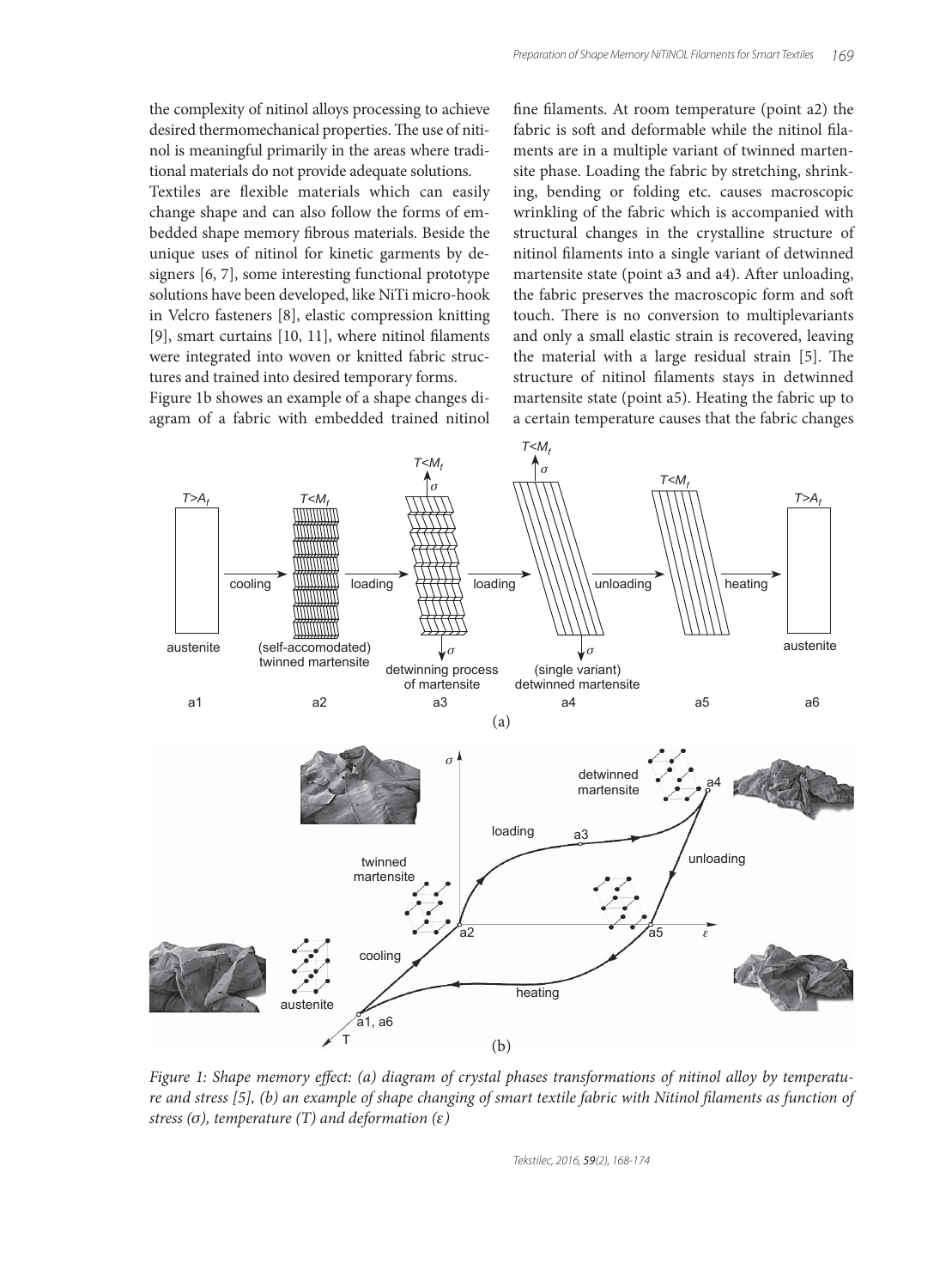its shape into a preprogramed (unwrinkled) form (point a1/a6), which is followed by the changes into the austenite crystal microstructure. Cooling the fabric to room temperature leads to transition from hard and rigid austenite phase to soft twinned martensite state (point a2).

The area of using nitinol fibres in textiles is nowadays still largely restricted to unique uses. The main problems are the complexity of annealing nitinol filaments to set proper transition temperatures, the training process to set temporary desired shape and the problems connected with the integration of nitinol filaments into fabrics when using existing weaving or knitting machines.

The basic concept of the doctoral research, part of which is presented in this article, is the study of a weft knitted fabric made from 100% nitinol filaments, which would be inserted as interlining into a garment to create an air gap for increasing thermal insulation properties of such garment. In the article, properties of cold drawn and annealed nitinol filaments are compared beside the presentation of preparing a weft knitted fabric in its permanent and temporary shape memory forms.

## 2 Experimental

In the research, a cold worked nitinol filament with a diameter of 0.2 mm (Fort Wayne Metals, Ireland) with the characteristics listed in Table 1 was used.

|             | Table 1: Properties of nitinol filament used in the re- |  |  |  |
|-------------|---------------------------------------------------------|--|--|--|
| search [12] |                                                         |  |  |  |

| Properties                     | Nitinol #6<br>alloy |  |
|--------------------------------|---------------------|--|
| Thickness [mm]                 | 0.200               |  |
| Content of nickel/titanium [%] | 55.47/44.53         |  |
| Breaking force [N]             | 56.01               |  |
| Tensile stress* [MPa]          | 1772                |  |
| Breaking elongation* [%]       | 8.2                 |  |
| Yield load [kg]                | 4.23                |  |
| Modulus of elasticity [GPa]    | 54.7309             |  |
| Cold work [%]                  | 44.5                |  |
| $A_f$ <sup>[o</sup> C]         | $+40$ to $+80$      |  |

<sup>\*</sup> Testing conditions: gage length 254 mm, testing speed 25.4 mm/min.

The cold worked filament with  $A_f$  temperature in between +40 °C and +80 °C was annealed at 400 °C, 450 °C and 500 °C for 30 minutes in a furnace.

The transition temperatures of nitinol filaments were measured by differential scanning calorimetry (DSC) on Mettler DSC 1 apparatus (Mettler Toledo, Swizerland) at speed 5 °C/min in a temperature range from –50 °C to 100 °C. A dynamic mechanical analysis (DMA) of only transition temperatures of nitinol filaments at heating was made on Q-800 apparatus (TA Instruments, USA) at a frequency of 10 Hz in the temperature range from 0 °C to 120 °C with a heating speed 2 °C/min.

The tensile properties of nitinol filaments were measured on Instron 5567 dynamometer (Instron, GB) at gage length 250 mm and testing speed 5 mm/min.

## 3 Results and discussion

The purchased cold worked nitinol filament was characterised by its mechanical properties and a range of austenite temperatures (Table 1). For being used in smart textiles as shape memory material, the worked cold nitinol filaments were firstly annealed to set proper transition temperatures. For NiTi alloy application the transition temperature should be within the range slightly above the temperature of a human body. DSC thermograms showed the transition temperatures ( $M_s$ ,  $M_\rho$ ,  $A_s$ , and  $A_f$ ) of annealed nitinol filaments. The most proper annealing temperature for the intended use of nitinol filaments was at 500  $^{\circ}$ C, where nitinol filaments existed in a soft pure martensite phase at room temperature and in a stiff pure austenite state at 75 °C (Figure 3).



Figure 3: Transition temperatures of nitinol filaments versus annealing temperatures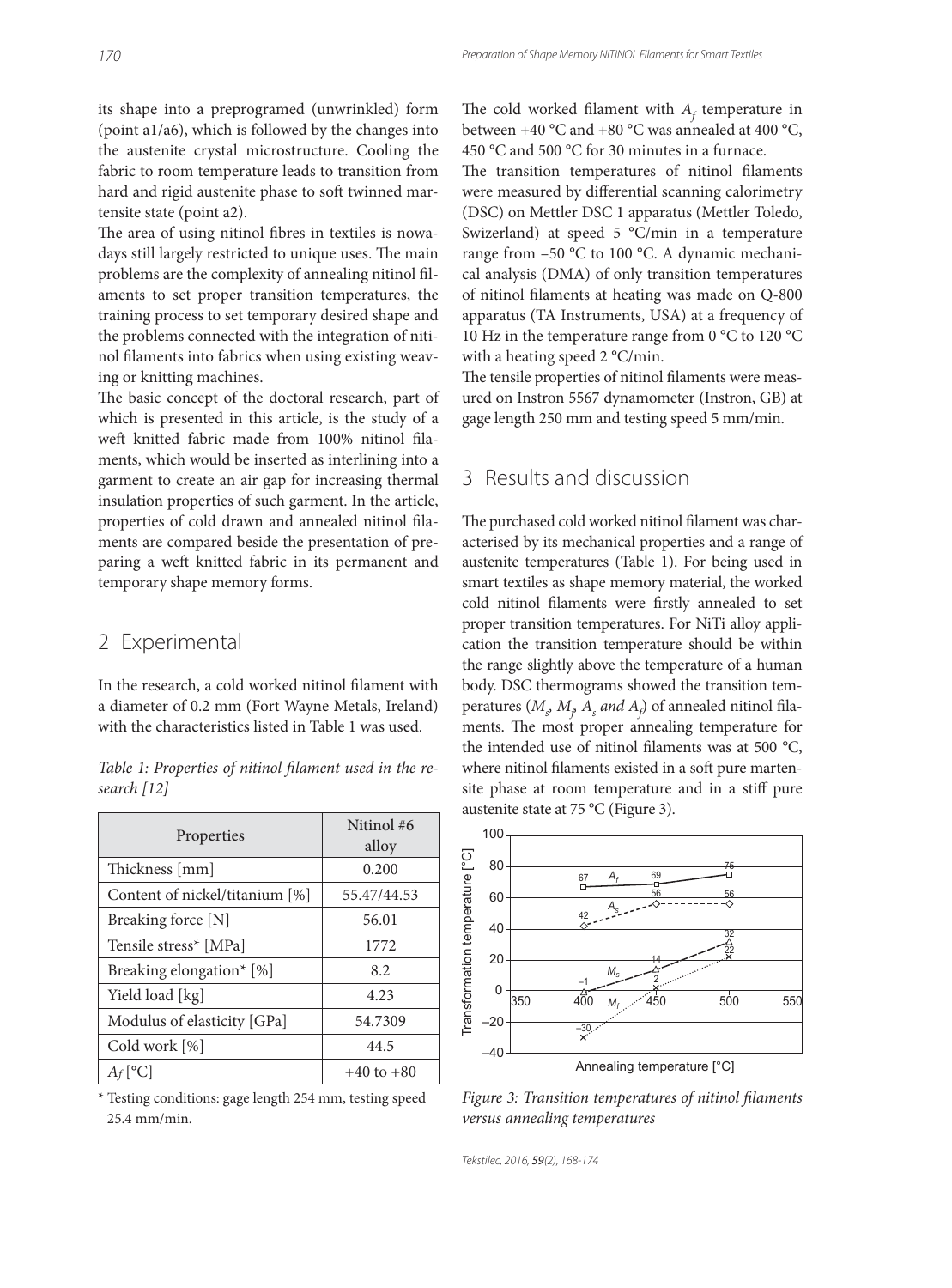The tensile properties of the cold worked and annealed nitinol filaments at 500 °C were determined at room temperature (20 °C) and at 100 °C (Figure 4):

- the average measured breaking force of the cold worked nitinol filaments at 20  $^{\circ}$ C was 55.2 N at average breaking elongation 5.1% (Figure 4a), which is consistent with the declared data given in Table 1;
- the average measured breaking force of the annealed nitinol filaments at 20 °C was (Figure 4b) 34.0 N at average breaking elongation 7.6%;
- the breaking force of the cold worked nitinol measured at 100 °C (Figure 4c) showed a little lower average breaking force of 50.9 N at average breaking elongation of 4.5% than at room temperature;
- the average average breaking force of the annealed nitinol filaments at 100 °C (Figure 4d) was 33.3 N at average breaking elongation of 12.2%.

From the stress/elongation diagrams of cold worked and annealed nitinol filaments (Figure 5) the comparison of their tensile properties in the whole deformation range can be made:

- a cold worked filament shows a similar tensile behavior at 20 °C and 100 °C up to 2% elongation and a little higher tensile stress and elongation within the range between 2% and breaking elongation at 20 °C in comparison with 100 °C. Both curves are very steep with distinct elastic behavior. The curves demonstrate a similar microstructure of the cold worked nitinol filament at 20 $\degree$ C and at 100 °C;
- the shape of the stress/elongation curves of annealed nitinol filament differs substantially from the shape of the curves of cold worked filaments and is typical for shape memory nitinol alloys. At 20 °C, the annealed material is in martensite state. The curve has a short elastic deformation, and shows no pseudoelasticity. The annealed nitinol filament at 100 °C is in austenite phase. On the stress/ elongation curve it shows a more pronounced elastic area, and extremely higher modulus of elasticity



Figure 4: Tensile load/elongation diagrams of cold-worked  $(a, c)$  and annealed  $(b, d)$  nitinol filaments, measured at 20 °C and 100 °C

Tekstilec, 2016, 59(2), 168-174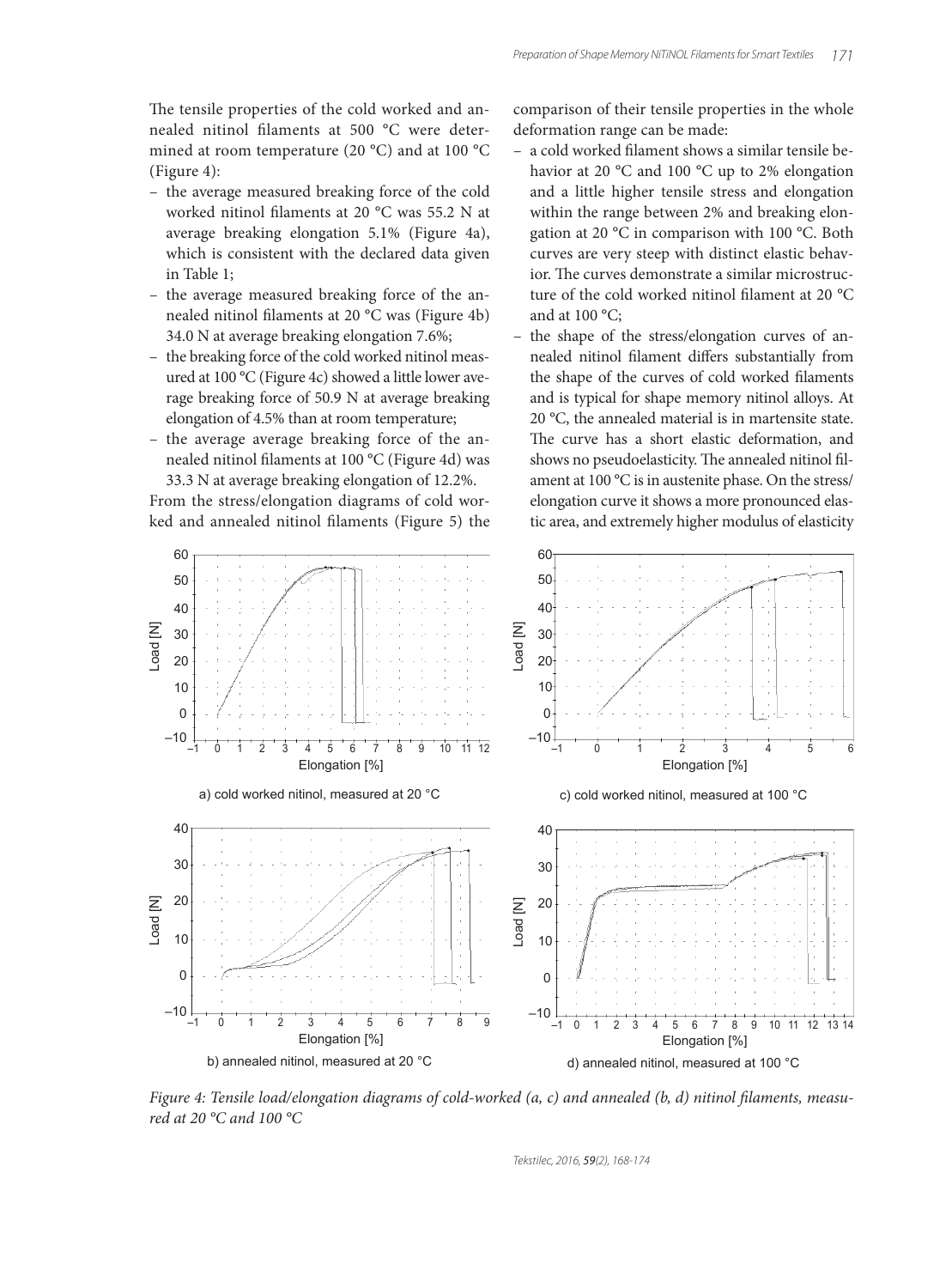of 60.4 GPa as the annealed filament at 20  $^{\circ}$ C that is only 8.95 GPa. The breaking stress of the annealed nitinol filament at 100 °C is 1.06 GPa which is for about 38% higher than for annealed filament at 20  $^{\circ}$ C, with the breaking stress of 0.656 GPa. The annealed nitinol filament is at 100  $^{\circ}$ C in a pseudoplastic state in the elongation range of 1−8%, where the stress-induced austenite to martensite transformation occurs. It is followed by a plastic deformation that leads to the breaking of the filament.



Figure 5: Stress/elongation curves of cold worked and annealed nitinol filaments at 20  $^{\circ}$ C and 100  $^{\circ}$ C

From the results of the DMA measurements the transition temperatures, storage modulus (E'), loss modulus ( $E''$ ) and tangent delta (tg $\delta$ ) depending on the heating temperature and the frequency  $(v)$  have been detected (Figure 6):

- storage modulus (E') of the cold worked nitinol filament (Figure 6a) decreases with heating. The value of 28.44 GPa at temperature of 11 °C monotonously decreases to a value of 26.29 GPa at 98 °C.



loss modulus (E") also detects the transformation of martensite to austenite phase at temperature of 58.96 °C: this is the largest heat energy dissipation at the crystal lattice transformation;



Figure 6: Dynamic mechanical behaviour of cold worked (a) and annealed (b) nitinol filaments

Tekstilec, 2016, 59(2), 168-174

to 56 GPa;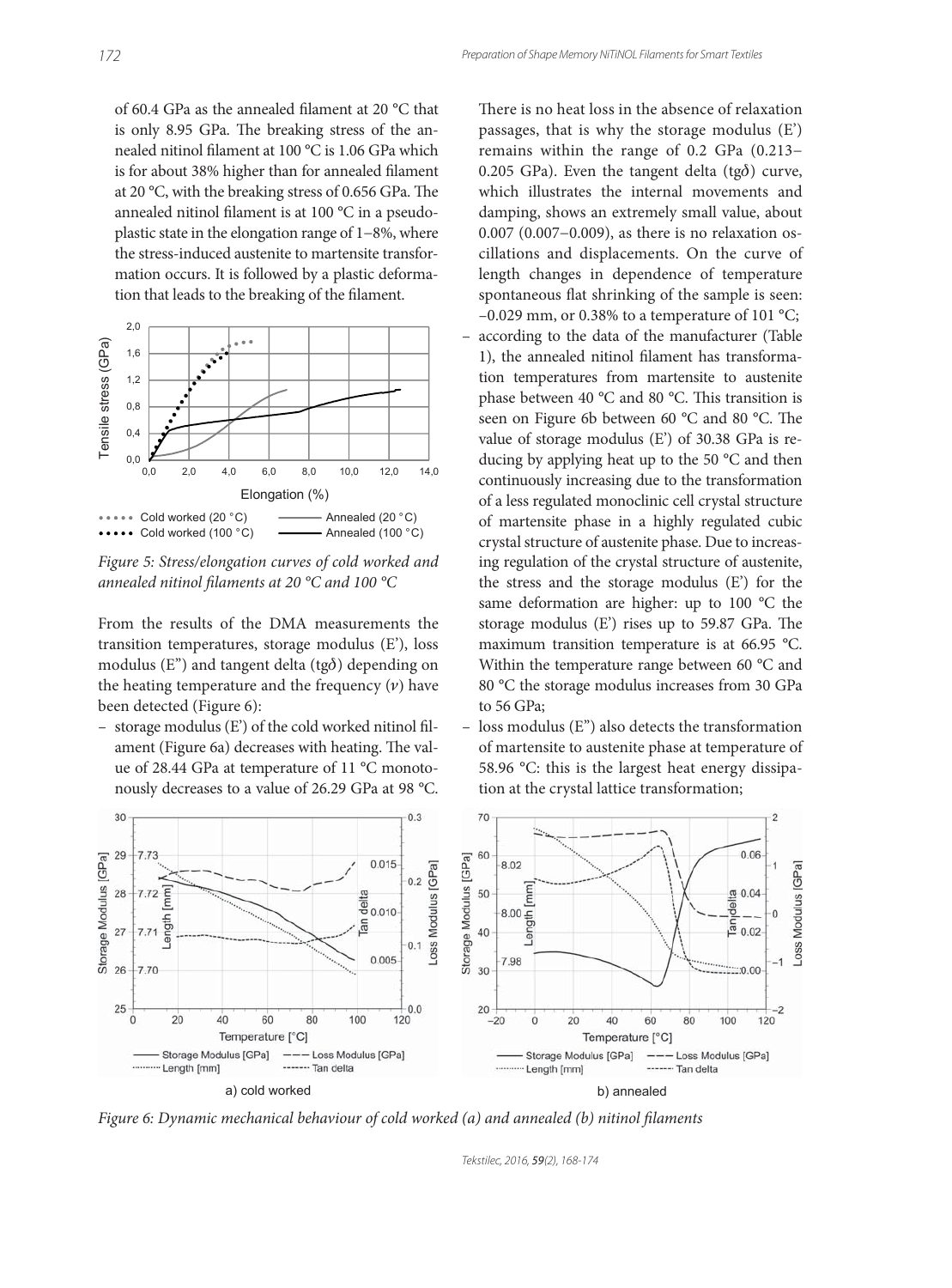$-$  tangent delta (tg $\delta$ ) curve detects the mobility of atoms from one crystal lattice to another at the temperature of 56.19  $^{\circ}$ C. The change in length influenced by the temperature, indicates that the sample is rapidly shrinking up to 70 °C faster than after the transformation of the austenite structure. Full shrinkage of the sample is –0.03 mm, or 0.29%.

From the cold worked nitinol filament, a hand weft knitted fabric was prepared (Figure 7). For the purpose of annealing and training of the knitted fabric, a special metal prefabricated mould was prepared from a stainless steel and aluminium. Before annealing, the fabric was clamped in a mould framework in a flat state without a pre-stress (Figure 8a). The annealing in a furnace at 500  $^{\circ}$ C for 30 minutes was followed by cooling in the air at temperature below 22 °C for 20 minutes. The annealed fabric was trained to achieve a two-way shape memory. The training process covered heating of annealed fabric at 75 °C in an oven for 10 minutes with a subsequent cooling in the air below 22 °C for 20 minutes. After repeating this procedure several times (more than 10-times), the material got a two-way shape memory: it took a temporary form at heating and returned to a permanent form at cooling. The knitted fabric was trained to a temporary three-dimensional half-sphere form (Figure 8b) and into a flat permanent form (8c).



Figure 7: A knitted fabric hand-made from a nitinol filament of a diameter 0.2 mm



Figure 8: A clamped knitted nitinol fabric: (a) in a mould, prepared for annealing, (b) clamped in a three-dimensional half-sphere form prepared for training with heating, and (c) clamped in mould in a flat form prepared for cooling

## 4 Conclusion

The most important properties of nitinol alloy for integration in textiles and suits are high enough fineness and related flexibility, abrasion and fatigue resistance and rate of shape changing. Due to the high price of shape memory alloys, only unique products and prototypes have been developed until now.

In the study, we successfully trained the nitinol filaments and prepared a functional knitted fabric to be potentially useful as interlining in a personal protecting suit that could dynamically regulate a thickness of air layer to protect a body from high environment heating and feel comfortable in a suit at normal environmental temperatures.

#### Acknowledgements

This work was financially supported by the Slovenian Research Agency (Grant for the doctoral student A. Šalej Lah).

## References

- 1. PTIČAR, Matjaž, DOLINŠEK, Slavko, KOSEL, Franc. Prednosti in omejitve pri uporabi materialov z oblikovnim spominom za praktične uporabne. Strojniški vestnik, 2000, **46**(11−12), 780−788.
- 2. EN/TR 16298 Textiles and textile products Smart textiles - Definitions, categorisation, applications and standardisation needs. Technical report. November 2011, 32 pages.